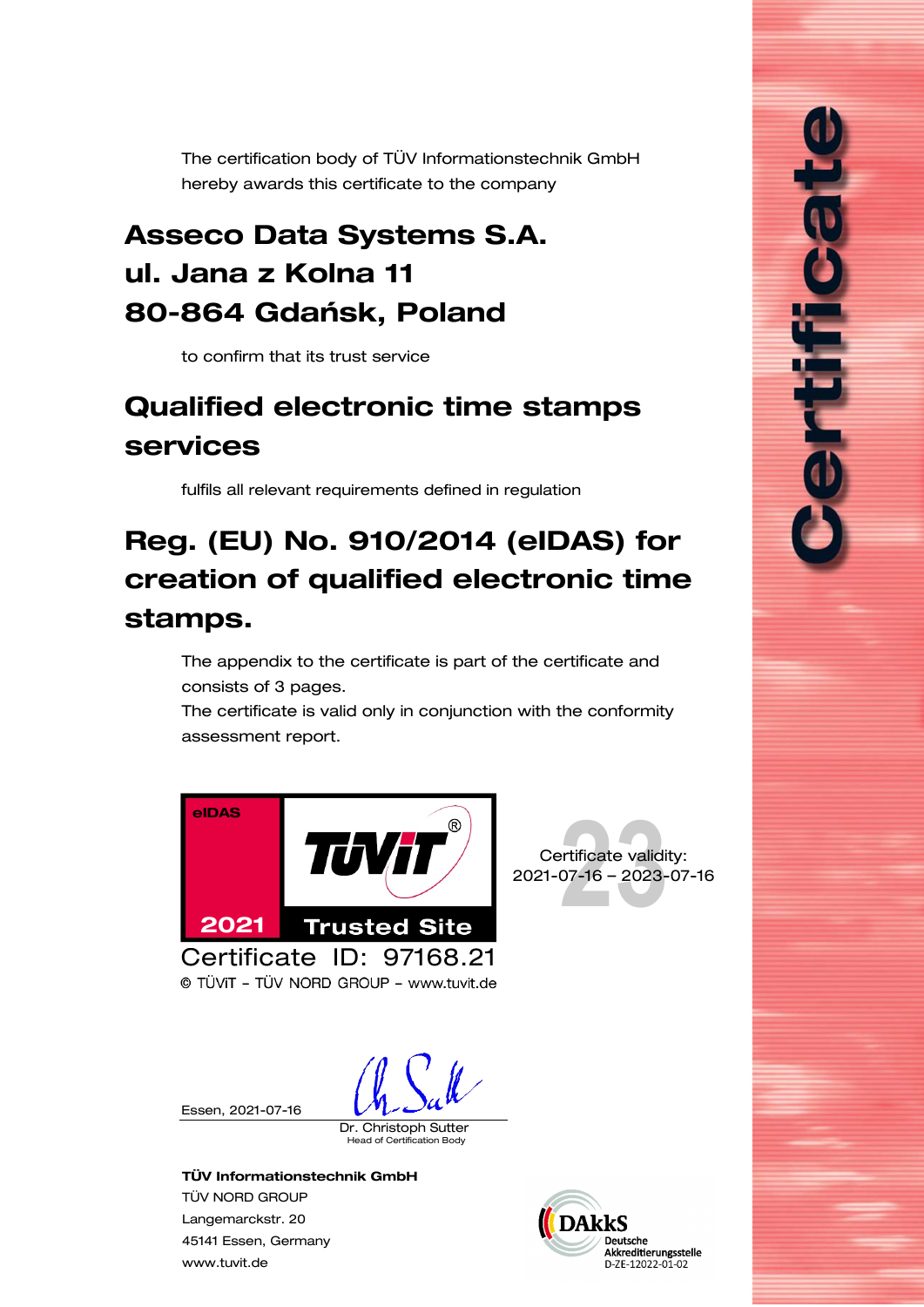<span id="page-1-0"></span>Appendix to the certificate with certificate ID: [97168.21](#page-0-0) page 1 of 3



#### Certification Scheme

The certification body of TÜV Informationstechnik GmbH is accredited by "DAkkS Deutsche Akkreditierungsstelle GmbH" according to EN ISO/IEC 17065 for the scopes IT security and security technology product certification and according to eIDAS. The certification body performs its certification on the basis of the following accredited certification scheme:

• "Certification Scheme eIDAS (accredited scope) of the certification body of TÜV Informationstechnik GmbH", version 1.1 as of 2020-03-01, TÜV Informationstechnik GmbH

#### Conformity Assessment Report

• "Conformity Assessment Report TUVIT[.97168.](#page-0-0)TSP.07.2021, [Qualified electronic time stamps services"](#page-0-1) as of 2021-07-16, TÜV Informationstechnik GmbH

#### Conformity Assessment Requirements

The conformity assessment requirements are defined in eIDAS:

• REGULATION (EU) No 910/2014 OF THE EUROPEAN PARLIAMENT AND OF THE COUNCIL of 23 July 2014 on electronic identification and trust services for electronic transactions in the internal market and repealing Directive 1999/93/EC

for the following trust service:

• creation of qualified electronic time stamps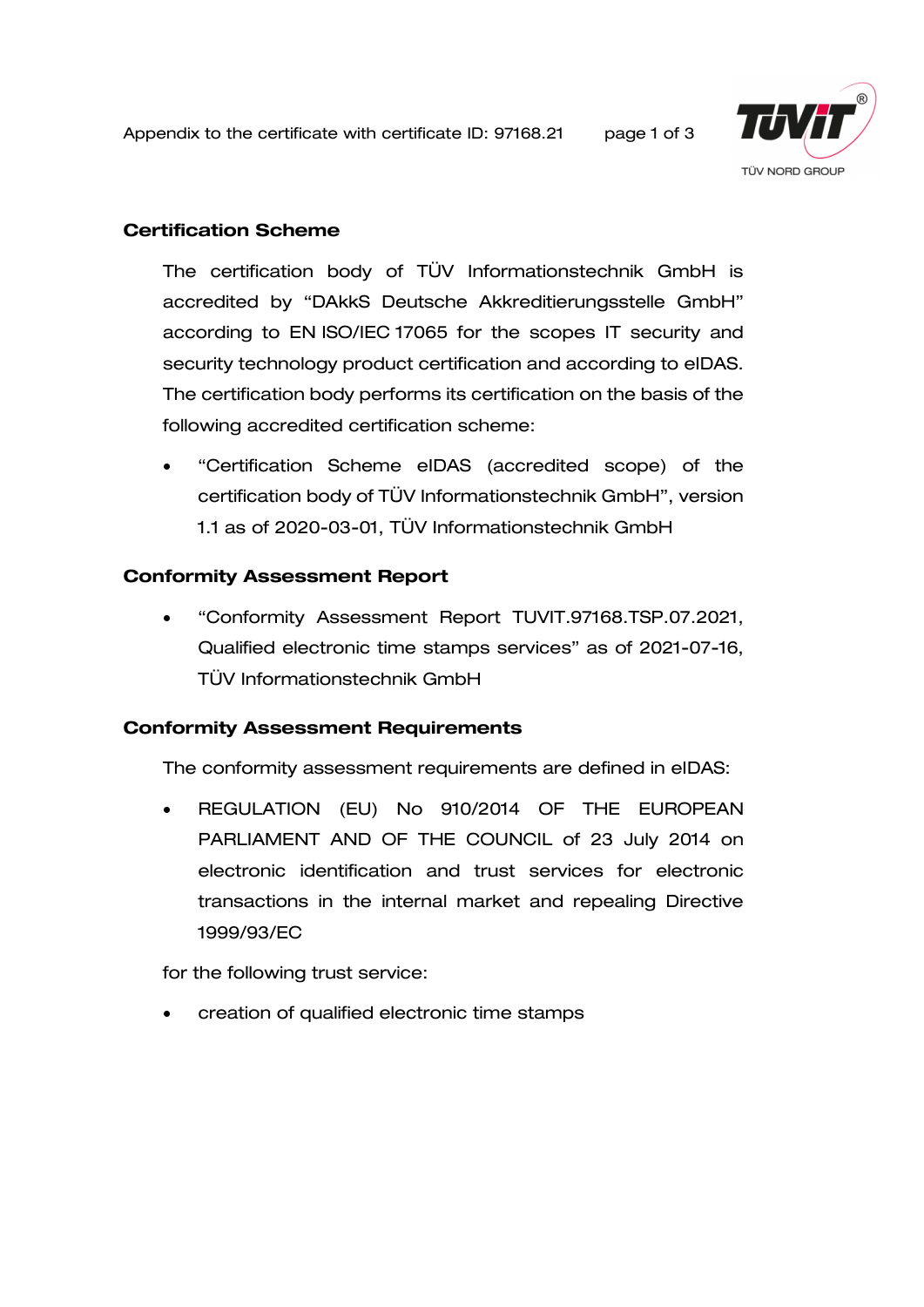Appendix to the certificate with certificate ID: [97168.21](#page-0-0) page 2 of 3



#### Conformity Assessment Target

The target of conformity assessment is characterized by the certificate information of the inspected trust service:

#### [Qualified electronic time stamps services:](#page-0-1)

| <b>Issuer of CA certificate (Root CA or Intermediate CA):</b><br><b>CN = Narodowe Centrum Certyfikacji</b><br><b>Certificate Serial Number:</b><br>40F8F78AB0E364105691C8D9E02CF8C1C6400A46 |                                                  |
|---------------------------------------------------------------------------------------------------------------------------------------------------------------------------------------------|--------------------------------------------------|
| Name of CA (as in certificate)                                                                                                                                                              | serial number<br>of certificate                  |
| CN = Certum QTST 2017                                                                                                                                                                       | 1193735F17C17E14<br>4D3F928F619BBF<br>D5027DB1E9 |

together with the documentation of the operator:

- Certificate Policy and Certification Practice Statement, Version 6.0, 2021, Asseco Data Systems S.A.
- Certum PKI Disclosure Statement, Version 1.11, Asseco Data Systems S.A.
- Terms & Conditions for Certum Qualified Trust Services, Version 2.3, Asseco Data Systems S.A.

#### Conformity Assessment Result

- The target of conformity assessment fulfills all applicable conformity assessment requirements.
- The certification requirements defined in the certification scheme are fulfilled.